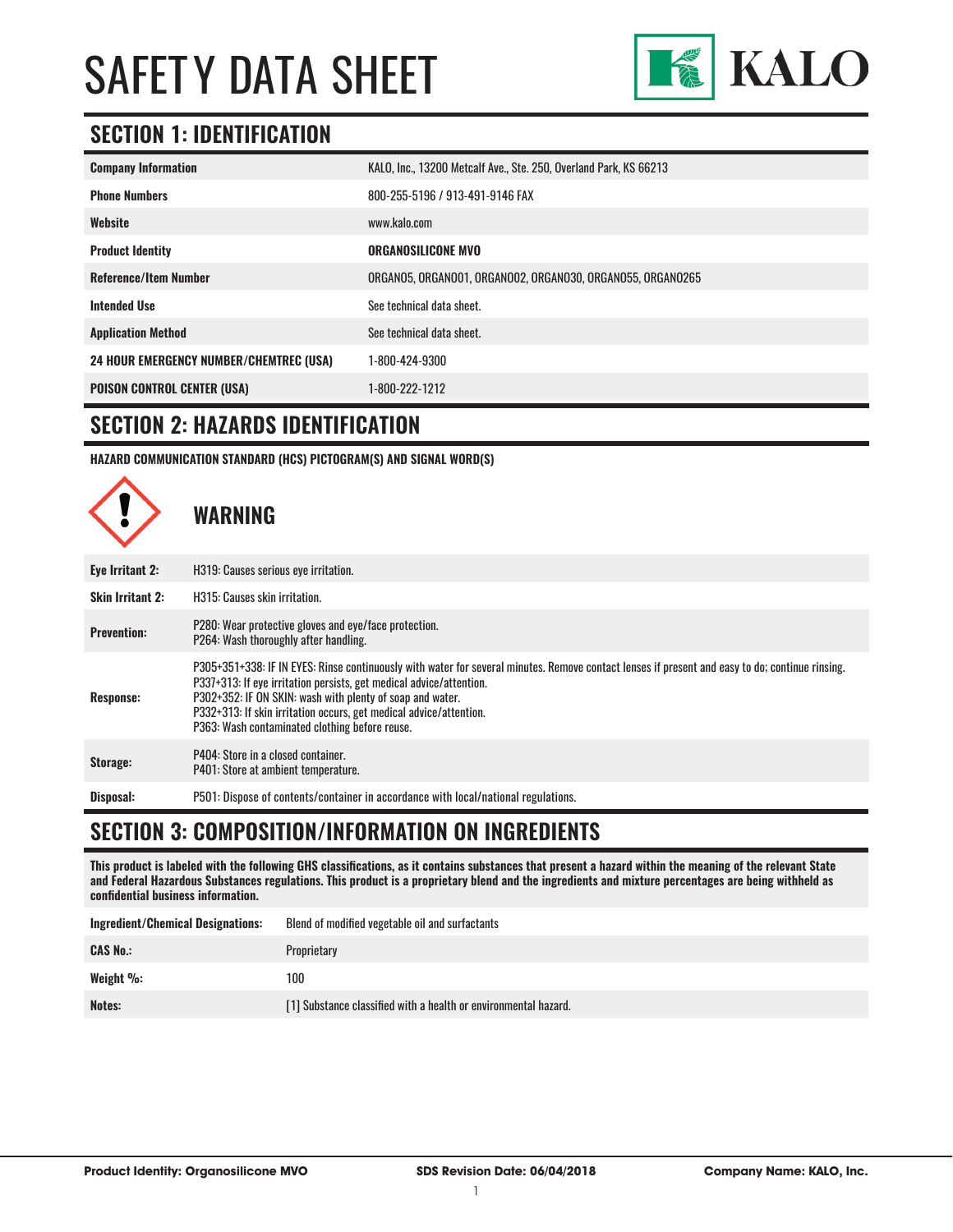

### **SECTION 4: FIRST AID MEASURES**

#### **[DESCRIPTIONS]**

| In all cases of doubt, or when symptoms persist, seek medical attention. Never give anything by mouth to an unconscious person.                                                                                                         |
|-----------------------------------------------------------------------------------------------------------------------------------------------------------------------------------------------------------------------------------------|
| Remove to fresh air. Keep patient warm and at rest. If breathing is irregular or stopped, give artificial respiration. If unconscious, place in the recovery<br>position and obtain immediate medical attention. Give nothing by mouth. |
| Irrigate copiously with clean fresh water for at least 10 minutes, holding the eyelids apart and seek medical attention.                                                                                                                |
| Remove contaminated clothing. Wash skin thoroughly with soap and water or use a recognized skin cleanser. Do NOT use solvents or thinners.                                                                                              |
| If accidentally swallowed, obtain immediate medical attention. Keep at rest. Do NOT induce vomiting.                                                                                                                                    |
| [MOST IMPORTANT SYMPTOMS AND EFFECTS, BOTH ACUTE AND DELAYED]                                                                                                                                                                           |
| No adverse symptoms or effects anticipated under normal handling conditions. See Section 2 for further details.                                                                                                                         |
| Causes serious eye irritation.                                                                                                                                                                                                          |
| Causes skin irritation.                                                                                                                                                                                                                 |
|                                                                                                                                                                                                                                         |

# **SECTION 5: FIREFIGHTING MEASURES**

**Extinguishing Media:** Recommended extinguishing media: alcohol resistant foam, CO2 , powder, water spray. Do not use water jet. **Special Hazards:** Irritating or toxic substances may be emitted upon thermal decomposition. Thermal decomposition products may include oxides of carbon **Special Hazards:** as well as smoke and fume. **Advice For Firefighters:** Evacuate area. Prevent contamination from run-off of adjacent areas, streams, drinking water and sewers. Do not flush down sewers or other drainage systems. Exposed firefighters must wear standard protective equipment and in enclosed areas self-contained breathing apparatus. Use water-spray to cool fire-exposed surfaces and personnel.

# **SECTION 6: ACCIDENTAL RELEASE MEASURES**

| <b>Precautions/Procedures:</b>                                         | Remove sources of ignition, do not turn lights or unprotected electrical equipment on or off. In case of a major spill or spillage in a<br>confined space evacuate the area and check that solvent vapor levels are below the Lower Explosive Limit before re-entering.                                                                                                                                                                                                                                                                                                                                                                                                   |
|------------------------------------------------------------------------|---------------------------------------------------------------------------------------------------------------------------------------------------------------------------------------------------------------------------------------------------------------------------------------------------------------------------------------------------------------------------------------------------------------------------------------------------------------------------------------------------------------------------------------------------------------------------------------------------------------------------------------------------------------------------|
| <b>Environmental Precautions:</b>                                      | Do not allow spills to enter drains or water courses.                                                                                                                                                                                                                                                                                                                                                                                                                                                                                                                                                                                                                     |
| <b>Methods and Material For</b><br><b>Containment and Cleaning Up:</b> | Ventilate the area and avoid breathing vapors. Take the personal protective measures listed in Section 8. Contain and absorb spillage<br>with non-combustible materials (e.g. sand/earth/vermiculite). Place in closed containers outside buildings and dispose of according<br>to the Waste Regulations (see Section 13). Clean, preferably with a detergent. Do not use solvents. Do not allow spills to enter drains<br>or water courses. If drains, sewers, streams or lakes are contaminated, inform the local water company immediately. In the case of<br>contamination of rivers, streams, or lakes, the Environmental Protection Agency should also be informed. |

# **SECTION 7: HANDLING AND STORAGE**

| <b>Precautions For Safe Handling:</b> | Handle containers carefully to prevent damage and spillage. Do not get in eyes, on skin or on clothing. Do not breathe vapors or<br>mists. Keep container closed. Use only with adequate ventilation. Use good personal hygiene practices. Wash hands before eating,<br>drinking, smoking. Remove contaminated clothing and clean before re-use. See Section 2 for further details. |
|---------------------------------------|-------------------------------------------------------------------------------------------------------------------------------------------------------------------------------------------------------------------------------------------------------------------------------------------------------------------------------------------------------------------------------------|
| <b>Conditions For Safe Storage:</b>   | Store at ambient temperature. Keep containers tightly closed and upright when not in use. Protect containers against physical<br>damage. Keep away from incompatible materials. See Section 2 for further details.                                                                                                                                                                  |
| <b>Incompatible Materials:</b>        | Strong acids, strong bases, oxidizing agents.                                                                                                                                                                                                                                                                                                                                       |
| <b>Specific End Use(s):</b>           | See technical data sheet.                                                                                                                                                                                                                                                                                                                                                           |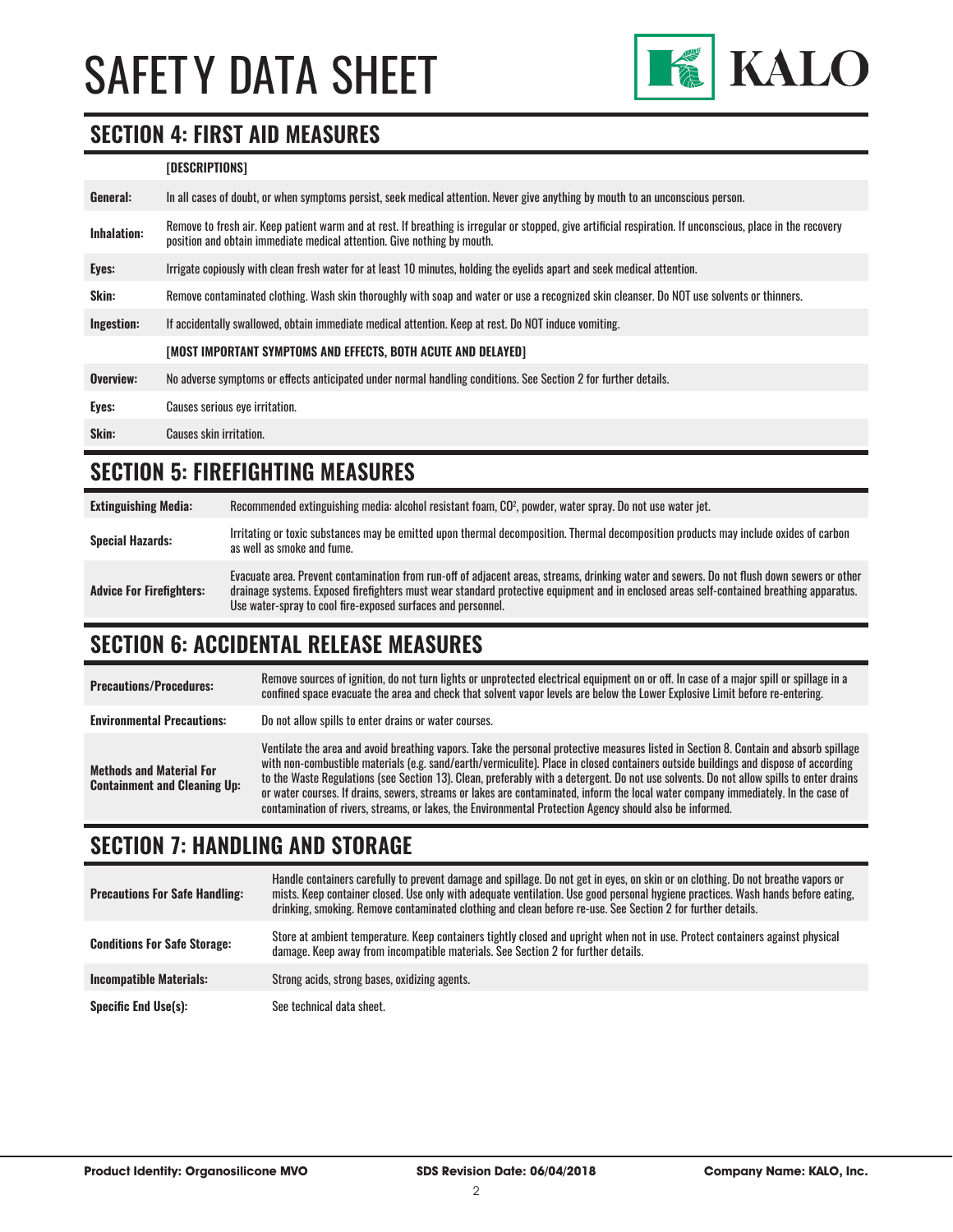

# **SECTION 8: EXPOSURE CONTROLS/PERSONAL PROTECTION**

| <b>Exposure Data:</b>        | This product contains no ingredients with established limits for exposure under OSHA, ACGIH and/or NIOSH.                                                                                                                                                                                                                              |
|------------------------------|----------------------------------------------------------------------------------------------------------------------------------------------------------------------------------------------------------------------------------------------------------------------------------------------------------------------------------------|
| <b>Carcinogen Data:</b>      | This product contains no ingredients that are suspected of being or known to be a carcinogen under OSHA, NTP or IARC.                                                                                                                                                                                                                  |
|                              | [PERSONAL PROTECTIVE EQUIPMENT]                                                                                                                                                                                                                                                                                                        |
| <b>Respiratory:</b>          | If workers are exposed to concentrations above the exposure limit, they must use the appropriate certified respirators.                                                                                                                                                                                                                |
| Eyes:                        | Wear safety eyewear (e.g. safety spectacles/goggles/visors) to protect against the splash of liquids.                                                                                                                                                                                                                                  |
| Skin:                        | Overalls, which cover the body, arms, and legs, should be worn. Skin should not be exposed. All parts of the body should be washed after<br>contact.                                                                                                                                                                                   |
| <b>Engineering Controls:</b> | Provide adequate ventilation. Where reasonably practicable, this should be achieved by the use of local exhaust ventilation and good general<br>extraction. If these are not sufficient to maintain concentrations of particulates, and any vapor below occupational exposure limits, suitable<br>respiratory protection must be worn. |
| <b>Other Work Practices:</b> | See technical data sheet.                                                                                                                                                                                                                                                                                                              |

# **SECTION 9: PHYSICAL AND CHEMICAL PROPERTIES**

| Appearance:                                       | <b>Clear Pale Yellow Liquid</b>          |
|---------------------------------------------------|------------------------------------------|
| Odor:                                             | Fatty                                    |
| <b>Odor Threshold:</b>                            | <b>Not Measured</b>                      |
| pH:                                               | $4.5 - 7.0$                              |
| <b>Specific Gravity:</b>                          | $0.90 - 0.92$                            |
| <b>Flashpoint:</b>                                | >200°F (>94°C) Pensky Martins Closed Cup |
| <b>Solubility in Water:</b>                       | Dispersible                              |
| Viscosity (cSt):                                  | <b>Not Measured</b>                      |
| $VOC\%$ :                                         | <b>Not Measured</b>                      |
| <b>Vapor Pressure (Pa):</b>                       | Not Measured                             |
| <b>Vapor Density:</b>                             | <b>Heavier Than Air</b>                  |
| <b>Melting/Freezing Points:</b>                   | <b>Not Measured</b>                      |
| Initial Boiling Point/Range (OF/OC):              | No Established Limit                     |
| <b>Flammability (Solid, Gas):</b>                 | Not Applicable                           |
| <b>Upper Flammability/Explosive Limits:</b>       | <b>Not Measured</b>                      |
| <b>Lower Flammability/Explosive Limits:</b>       | <b>Not Measured</b>                      |
| <b>Decomposition Temperature:</b>                 | <b>Not Measured</b>                      |
| <b>Auto-Ignition Temperature:</b>                 | <b>Not Measured</b>                      |
| Partition Co-Efficient n-octanol/water (Log Kow): | <b>Not Measured</b>                      |
| <b>Evaporation Rate (Ether=1):</b>                | <b>Not Measured</b>                      |
| Other:                                            | No other relevant information.           |

# **SECTION 10: STABILITY AND REACTIVITY**

| <b>Reactivity:</b>                       | Stable                                                                                                               |
|------------------------------------------|----------------------------------------------------------------------------------------------------------------------|
| <b>Chemical Stability:</b>               | Stable under normal handling conditions.                                                                             |
| <b>Hazardous Reactions:</b>              | Thermal decomposition in the presence of air produces oxides of carbon including carbon monoxide and carbon dioxide. |
| <b>Conditions To Avoid:</b>              | Strong acids, strong bases, oxidizing agents. Extreme heat/open flame/spark and other sources of ignition.           |
| <b>Incompatible Materials:</b>           | Strong acids, strong bases, oxidizing agents.                                                                        |
| <b>Hazardous Decomposition Products:</b> | Oxides of carbon.                                                                                                    |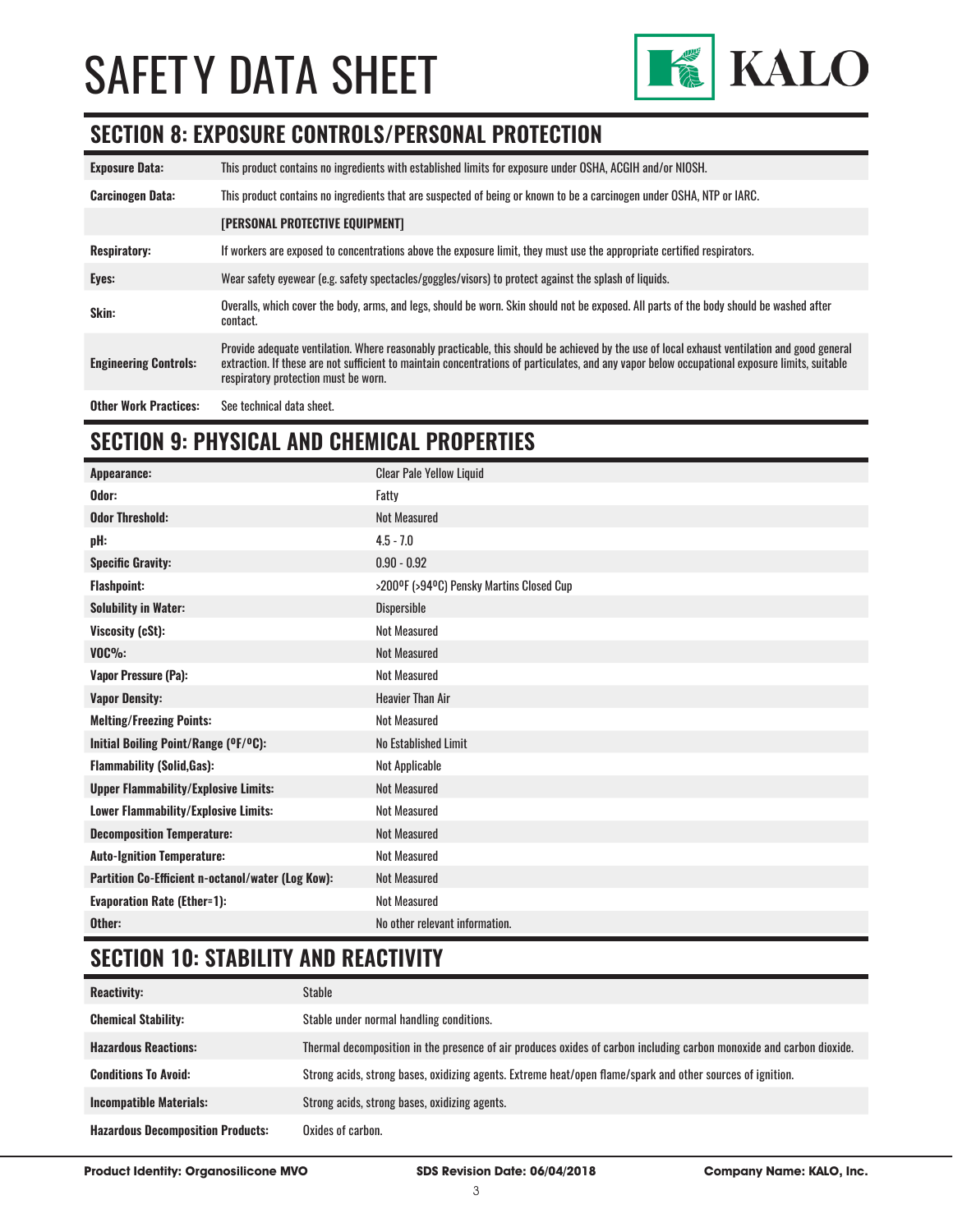

# **SECTION 11: TOXICOLOGICAL INFORMATION**

|                                                                   | [ACUTE TOXICITY ESTIMATE]                                   |                                       |                          |
|-------------------------------------------------------------------|-------------------------------------------------------------|---------------------------------------|--------------------------|
| Ingredients:                                                      | Proprietary Blend of Modified Vegetable Oil and Surfactants |                                       |                          |
| Oral LD50mg/kg:                                                   | >5,000.00 (rat)/Category: NA                                |                                       |                          |
| Skin LD50mg/kg:                                                   | >5,000.00 (rabbit)/Category: NA                             |                                       |                          |
| Inhalation Vapor LC50mg/L/4hr:                                    | No Data Available                                           |                                       |                          |
| Inhalation Dust/Mist LC50mg/L/4hr:                                | No Data Available                                           |                                       |                          |
| <b>ITEM</b>                                                       |                                                             | <b>HAZARD</b>                         | <b>CATEGORY</b>          |
| <b>Acute Toxicity (mouth):</b>                                    |                                                             | <b>Not Applicable</b>                 | $\overline{a}$           |
| <b>Acute Toxicity (skin):</b>                                     |                                                             | <b>Not Applicable</b>                 | $\overline{\phantom{a}}$ |
| <b>Acute Toxicity (inhalation):</b>                               |                                                             | <b>Not Applicable</b>                 | $-$                      |
| <b>Skin Corrosion/Irritation:</b>                                 |                                                             | <b>Causes skin irritation.</b>        | $\overline{2}$           |
| <b>Eye Damage/Irritation:</b>                                     |                                                             | <b>Causes serious eye irritation.</b> | $\overline{\mathbf{2}}$  |
| <b>Sensitization (respiratory):</b>                               |                                                             | <b>Not Applicable</b>                 | $-$                      |
| <b>Sensitization (skin):</b>                                      |                                                             | <b>Not Applicable</b>                 | $\overline{a}$           |
| <b>Germ Toxicity:</b>                                             |                                                             | <b>Not Applicable</b>                 | $-$                      |
| <b>Carcinogenicity:</b>                                           |                                                             | <b>Not Applicable</b>                 | $-$                      |
| <b>Reproductive Toxicity:</b>                                     |                                                             | <b>Not Applicable</b>                 | --                       |
| <b>Specific Target Organ Systemic Toxicity-Single Exposure:</b>   |                                                             | Not Applicable                        | $-$                      |
| <b>Specific Target Organ Systemic Toxicity-Repeated Exposure:</b> |                                                             | <b>Not Applicable</b>                 | --                       |
| <b>Aspiration Hazard:</b>                                         |                                                             | <b>Not Applicable</b>                 | $-$                      |

# **SECTION 12: ECOLOGICAL INFORMATION**

| <b>Toxicity:</b>                       | No additional information provided for this product.                 |
|----------------------------------------|----------------------------------------------------------------------|
| <b>Aquatic Ecotoxicity:</b>            | This product is not expected to be toxic to the aquatic environment. |
| <b>Persistence and Degradability:</b>  | There is no data available on the preparation itself.                |
| <b>Bioaccumulative Potential:</b>      | Not measured.                                                        |
| <b>Mobility In Soil:</b>               | No data available.                                                   |
| <b>Results of PBT and vPvB Assess:</b> | This product contains no PBT/vPvB chemicals.                         |
| <b>Other Adverse Effects:</b>          | No data available.                                                   |

# **SECTION 13: DISPOSAL CONSIDERATIONS**

**Waste Treatment Methods:**

Do not allow into drains or water courses. Wastes and emptied containers should be disposed of in accordance with regulations made under the Control of Pollution Act and the Environmental Protection Act. Using information provided in this data sheet advice should be obtained from the Waste Regulation Authority, whether the special waste regulations apply. Dispose of contents in accordance with local and national regulations.